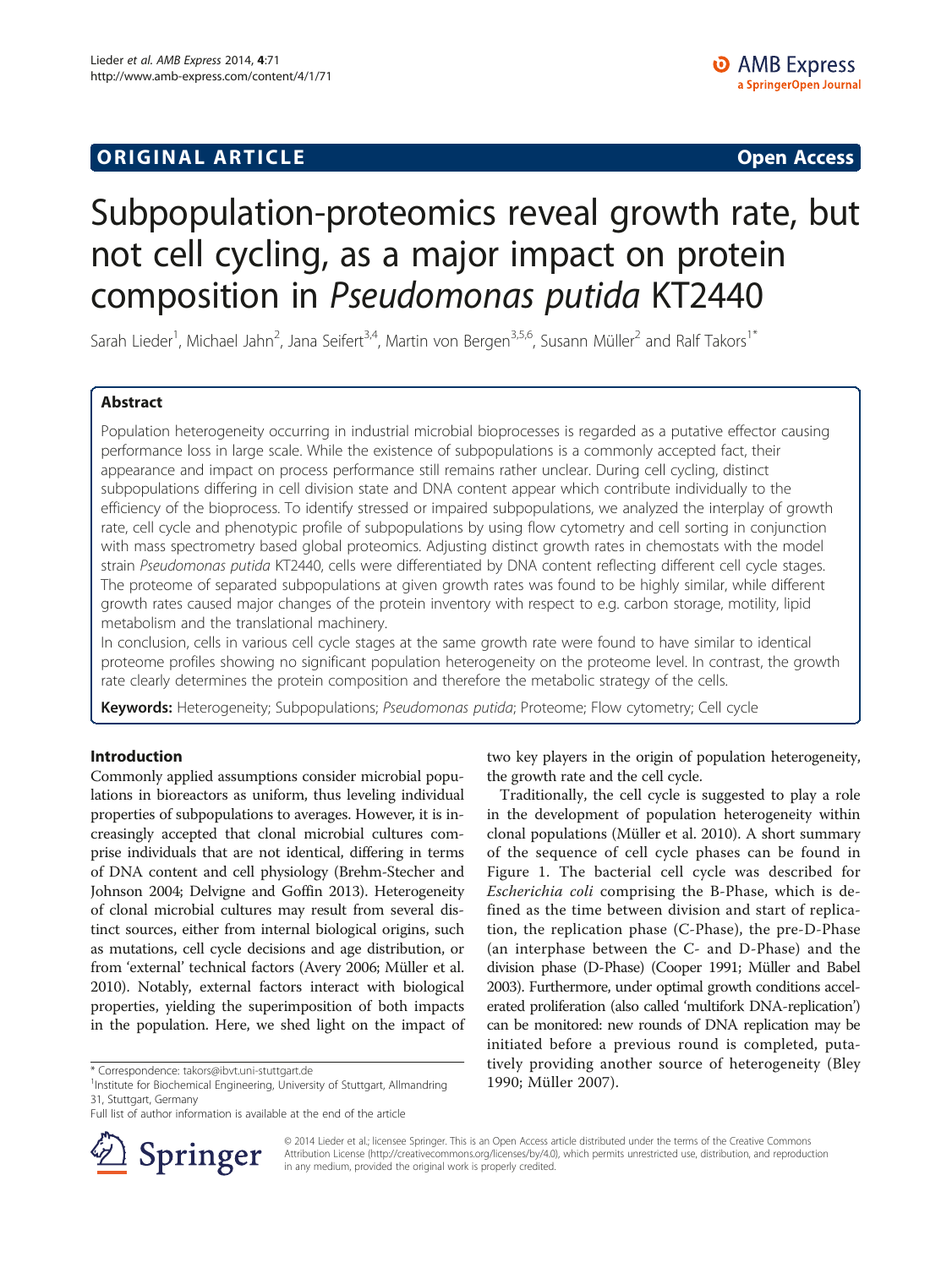<span id="page-1-0"></span>

It is suspected, that biosynthesis of biotechnological interesting compounds occurs in dependency of the cell cycle, e.g. only within the stochastic B- and pre-D-phases, when cells are neither replicating nor dividing (Müller et al. [2010\)](#page-9-0). Ackermann et al. ([1995\)](#page-8-0) described for Methylobacterium rhodesianum that products like polyhydroxyalkanoates (PHAs) accumulate only when cells comprise a certain chromosome number. This phenomenon was found to occur at off-cell-cycling stages. In microbial biotechnology, heterogeneity caused by cell cycling may cause inefficiently producing subpopulations and could have significant impact on the overall process performance (Lencastre Fernandes et al. [2011](#page-9-0)). Here, we aim to investigate if the protein inventory of a cell, which is related to its metabolic activity, is dependent on cell cycle stages and how growth rates may influence both, protein composition and cell cycling.

Pseudomonas putida KT2440 was used as a model organism owing to its numerous qualities as an expression host, such as safety (Bagdasarian et al. [1981](#page-8-0); Nakazawa and Yokota [1973\)](#page-9-0), fast growth, a fully sequenced genome (Nelson et al. [2002\)](#page-9-0) and high stress tolerance (Martins Dos Santos et al. [2004](#page-9-0)). Together with simple nutrient demand, the potential to regenerate redox cofactors at a high rate (Blank et al. [2008](#page-8-0)) and its amenability to genetic manipulation, P. putida is an ideal host for heterologous gene expression (Meijnen et al. [2008\)](#page-9-0). With the advance of genome-wide pathway modeling (Puchałka et al. [2008](#page-9-0)) and 'omics techniques, the way for systemswide engineering strategies was paved to turn P. putida into a flexible cell factory chassis (Yuste et al. [2006](#page-9-0)). Consequently, P. putida is more and more explored and already successfully used for numerous industrial applications (Poblete-Castro et al. [2012;](#page-9-0) Puchałka et al. [2008\)](#page-9-0).

In our study, we applied continuous cultivations under controlled growth conditions at defined growth rates. While (fed-) batch approaches are characterized by steadily changing environmental conditions such as media composition, steady-state modes of a chemostat, where cells are cultivated with a pre-installed growth rate, are defined by environmental conditions that remain unchanged (Carlquist et al. [2012](#page-8-0)). Notably, (fed-) batch cultures usually represent a mixture of cells growing with different speed as a consequence of changing environmental conditions (Unthan et al. [2014](#page-9-0)).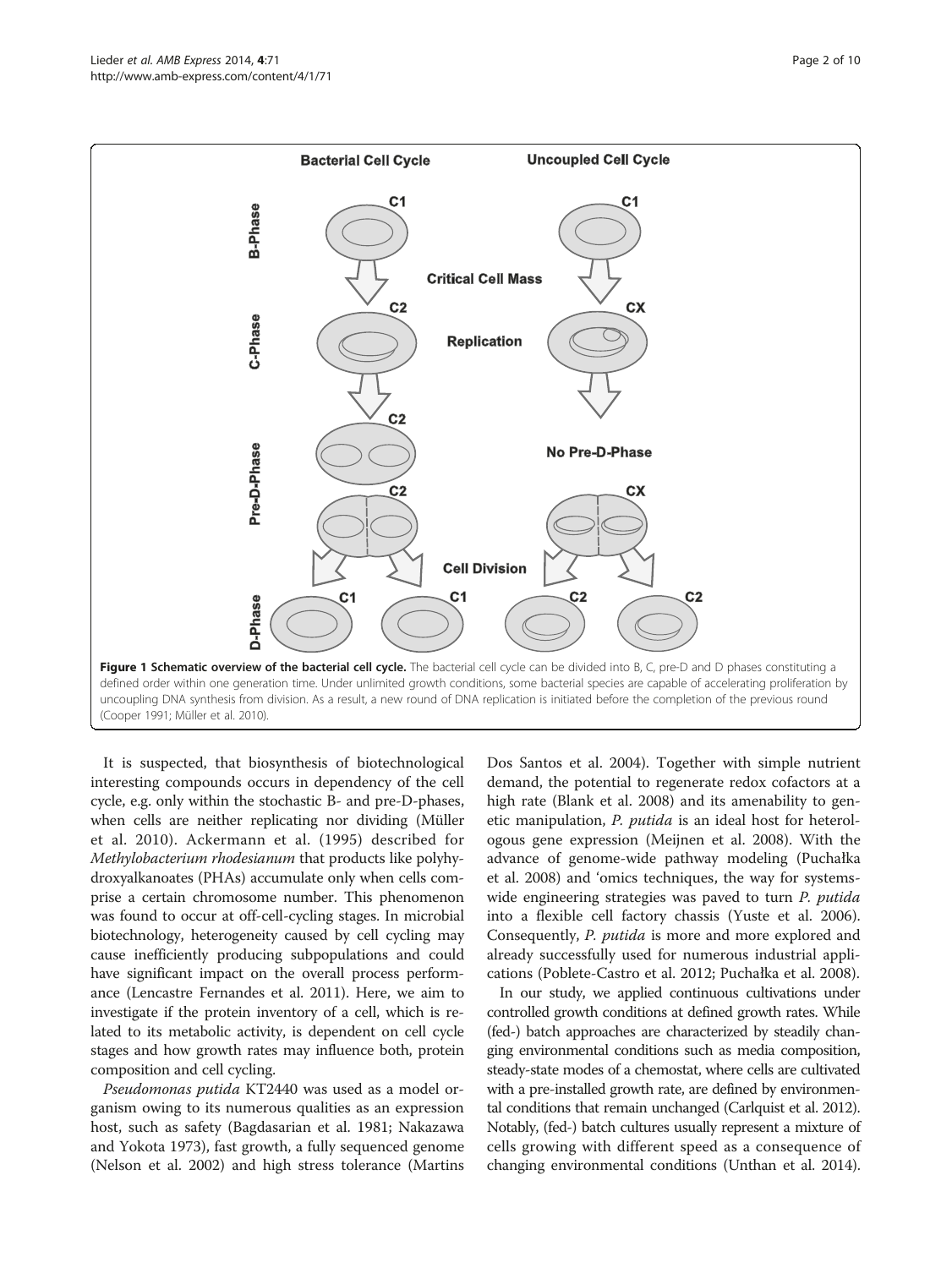Investigating a wide spectrum of growth rates with chemostat cultivation and sampling at steady state conditions gave a specific and unmasked view on the influence of the growth rate on population characteristics. Features like DNA content of the cells, protein composition and adenylate energy charge measurements were included in the study. Additionally, subpopulations with different DNA content were sorted at growth rates  $0.1 h^{-1}$ , 0.2 h<sup>-1</sup> and 0.7 h<sup>-1</sup> and analyzed for their proteome composition.

Summarizing, we investigated if cell cycling subpopulations at the same growth rate were independent and different from each other on the level of metabolic pathways, e.g. whether slow growing cells with longer cell cycling phases might specialize between proliferation and production phases. In addition, we wanted to clarify if cells invest into different protein species under rising growth rates.

## Materials and methods

## Bacterial strains and cultivation conditions

Chemicals were purchased from Fluka, St. Gallen, Switzerland. Experiments were performed with P. putida KT2440 (ATCC 47054) cells originating from a single colony stored in a working cell bank at −70°C. Cells were cultivated in M12 minimal salt medium containing 2.2 gL<sup>-1</sup> (NH<sub>4</sub>)<sub>2</sub> SO<sub>4</sub>, 0.4 gL<sup>-1</sup> MgSO<sub>4</sub> · 7 H<sub>2</sub>O, 0.04 gL<sup>-1</sup> CaCl<sub>2</sub> · 2 H<sub>2</sub>O, 0.02 gL<sup>-1</sup> NaCl, 2 gL<sup>-1</sup> KH<sub>2</sub>PO<sub>4</sub> and trace elements (2 mgL<sup>-1</sup>) ZnSO<sub>4</sub> · 7 H<sub>2</sub>O, 1 mgL<sup>-1</sup> MnCl<sub>2</sub> · 4 H<sub>2</sub>O, 15 mgL<sup>-1</sup> Na<sub>3</sub>citrate · 2 H<sub>2</sub>O, 1 mgL<sup>-1</sup> CuSO<sub>4</sub> · 5 H<sub>2</sub>O, 0.02 mgL<sup>-1</sup> NiCl<sub>2</sub> · 6 H<sub>2</sub>O, 0.03 mgL<sup>-1</sup> NaMoO<sub>4</sub> · 2 H<sub>2</sub>O, 0.3 mgL<sup>-1</sup> H<sub>3</sub>BO3, 10 mgL<sup>-1</sup> FeSO<sub>4</sub> · 7 H<sub>2</sub>O).

A shake flask preculture (150 mL) was started from a minimal medium working cell bank (8.5 mL) with a glucose concentration of 5 gL−<sup>1</sup> . At mid-exponential growth phase, the preculture was used to inoculate the bioreactor (KLF 3.7 L, Ser. No. 10819, Bioengineering AG, Wald, Switzerland) to reach a final working volume of 1.5 L. Before inoculation, the cultivation conditions were set to 30°C, a stirrer speed of 700 rpm, a pressure of 0.5 bar and an aeration of 2 Lmin−<sup>1</sup> sterile filtered ambient air. The pH was set and maintained at pH  $7$  with 25% (v/v)  $NH<sub>4</sub>OH$ . Exhaust gas composition (Blue Sense  $CO<sub>2</sub>$  and O<sub>2</sub>, (DCP-CO2 DCP-02, Blue Sense gas sensor GmbH, Herten, Germany), dissolved oxygen and pH in the liquid phase (Ingold, Mettler Toledo GmbH, Giessen, Germany) were monitored online. After glucose depletion, the batch cultivation was continued as a chemostat. At steady state conditions, the dilution rate equals the specific growth rate  $\mu$  in a chemostat set-up. Each dilution rate (and therefore growth rate) and environmental condition was kept for 5 residence times. The dilution rate was adjusted by feeding at a defined flow rate. Weight gain of the reactor was monitored and a harvest pump was started at a weight gain of 10 g. Additionally, the dilution rate was checked manually by measuring the mass of the harvest outflow within a timespan of one hour before sampling. Steady state was evaluated online via exhaust air analysis. Chemostat cultivations were performed in three individual biological replicates.

## Determination of the adenylate energy charge

The adenylate energy charge (AEC) value mirrors the cellular energy status (Atkinson and Walton [1967](#page-8-0)) and can be assessed as follows: Biocatalytic reactions inside the cells were stopped with 35% (w/v) HClO<sub>4</sub>. 4 mL biosuspension was taken directly into 1 mL of precooled (−20°C) HClO4 solution on ice and mixed immediately (Theobald et al. [1997](#page-9-0)). The sample was shaken at 4°C for 15 min in an overhead rotation shaker. Afterwards, the solution was neutralized on ice by fast addition of 1 mL 1 M  $K_2HPO_4$  and 0.9 mL 5 M KOH (Buchholz et al. [2001\)](#page-8-0). The neutral solution was centrifuged at 4°C and 4,000×g for 10 min to remove cell debris, precipitated protein and potassium perchlorate. The supernatant was kept at −20°C for batch high pressure liquid chromatography (HPLC) measurements. At each sampling time, the biosuspension sample and a filtrated sample without cells was treated according to the above described procedure.

Nucleotide analysis was performed by reversed phase ion pair HPLC (Theobald et al. [1997](#page-9-0)). The HPLC system (Agilent Technologies, Waldbronn, Germany) consisted of an Agilent 1200 series autosampler, an Agilent 1200 series Binary Pump SL, an Agilent 1200 series thermostated column compartment, and an Agilent 1200 series diode array detector set at 260 and 340 nm. The nucleotides were separated and quantified on an RP-C-18 column that was combined with a guard column (Supelcosil LC-18-T; 15 cm × 4.6 mm, 3 μm packing and Supelguard LC-18-T replacement cartridges, 2 cm; Supelco, Bellefonte, USA) at a flow rate of 1 ml/min. A gradient elution method (Cserjan-Puschmann et al. [1999](#page-8-0)) was adapted and performed with two mobile phases, buffer A  $(0.1 \text{ M } KH_2PO_4$ /  $K_2HPO_4$ , with 4 mM tetrabutylammonium sulfate and 0.5% (v/v) methanol, pH 6.0) and (ii) solvent B  $(70\%$  (v/v) buffer A and 30% (v/v) methanol, pH 7.2). The following gradient programs were implemented: 100% (v/v) buffer A from 0 min to 3.5 min, increased to  $100\%$  (v/v) B until 43.5 min, remaining at 100% (v/v) B until 51 min, decreased to 100% (v/v) A until 56 min and remaining at 100% (v/v) A until 66 min.

The AEC is calculated according to Atkinson and Walton [\(1967](#page-8-0)):

$$
AEC = \frac{[ATP] + 0.5 \cdot [ADP]}{[AMP] + [ADP] + [ATP]}
$$
 (1)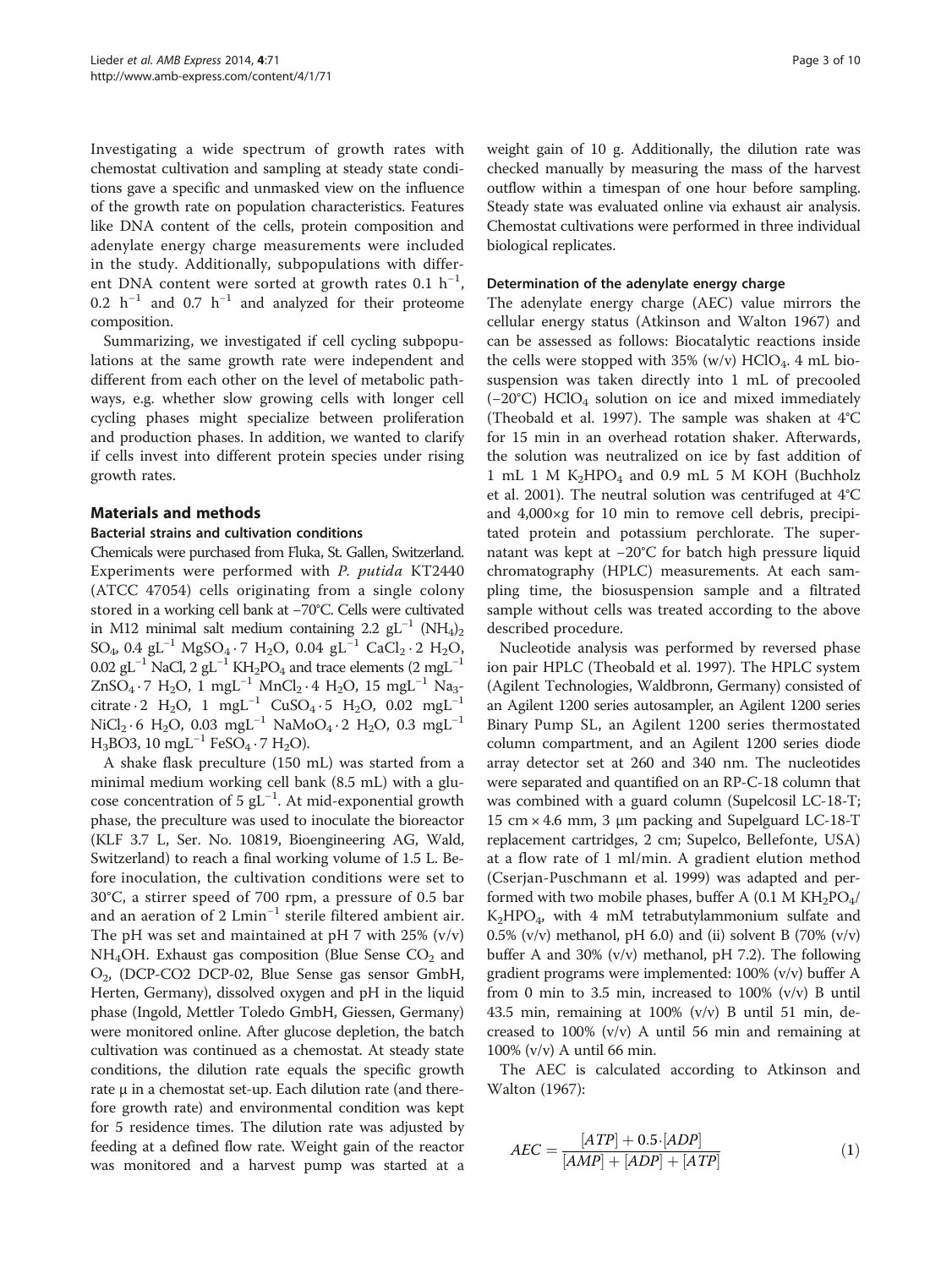## Sample preparation and staining for flow cytometry

Samples for flow cytometry were washed with PBS, resuspended in cryo-protective solution (15% (v/v) glycerol in PBS according to Jahn et al. ([2013\)](#page-8-0)) and stored at −20°C.

Deep-frozen cell samples were thawed on ice and centrifuged for 2 min at 8,000×g and 4°C to remove the cryo-protective solution. The supernatant was discarded, the cells were resuspended in ice cold PBS and adjusted to an optical density of  $OD_{600nm} = 0.05$  in 2 mL volume. For DNA staining, the cells were centrifuged, taken up in 1 mL permeabilization buffer (0.1 M citric acid, 5  $gL^{-1}$ Tween 20), incubated for 10 min on ice, centrifuged again and the supernatant was removed. Finally, cells were resuspended in 2 mL ice cold staining buffer (0.68 μM DAPI, 0.1 M  $Na<sub>2</sub>HPO<sub>4</sub>$ ), filtered through a Partec Cell-Trics mesh (Partec, Germany) with 30 μm pore size and stored on ice until analysis.

## Flow cytometry and cell sorting

Flow cytometry was performed using biological duplicates. For each biological replicate two technical replicates were investigated using a MoFlo cell sorter (Beckman-Coulter, USA) as described before (Jahn et al. [2013](#page-8-0); Jehmlich et al. [2010](#page-8-0)). Forward scatter (FSC) and side scatter signals (SSC) were acquired using blue laser excitation (488 nm, 400 mW) and a bandpass filter of 488/10 nm together with a neutral density filter of 2.0 for emission. The DAPI fluorescence was recorded using a multi-line UV laser for excitation (333–365 nm, 100 mW) and a bandpass filter of  $450 \pm 30$  nm for emission. The datasets were annotated according to the miFlowCyt standard (Lee et al. [2008](#page-8-0)) and are publicly available on the FlowRepository database (Spidlen et al. [2012\)](#page-9-0). Cells were sorted at the most accurate mode (single cell, one drop) with a sorting speed of 4,000 s<sup>-1</sup> and a sample chamber cooled to 4°C. For cell sorting a total number of  $5 \times 10^6$  cells per replicate were directly sorted on a filter well plate (LoProdyne™ membrane with 0.45 μm pore size, Nunc, Germany) and the residual buffer was constantly drawn off by an exhaust pump. After sorting, the filter membrane was washed three times with 200 μL PBS, air dried and stored at −20°C for further analysis.

## Identification of proteins by LC-MS-MS

For quantitative proteomics, the filter membrane was cut into smaller pieces and treated by trypsin for whole cell proteolytic digestion as described in Jahn et al. [\(2013](#page-8-0)). The obtained peptide solution was purified using the Zip-Tip protocol (Millipore, USA), dried in a vacuum concentrator at 30°C and finally taken up in 20 μL 0.1% (w/v) formic acid. The solution was separated by nano-ultra performance liquid chromatography and measured by an LTQ Orbitrap XL (Thermo Fisher Scientific, Germany) as described in Jahn et al. ([2013\)](#page-8-0).

## Data analysis

Mass spectra were analyzed by MaxQuant v1.2.2.5 (Cox and Mann [2008](#page-8-0)) for protein identification and label-free quantification with the genome database of P. putida KT2440 and the settings given in Jahn et al. [\(2013\)](#page-8-0). The label-free quantification (LFQ) values were used for further data analysis and can be found in the Additional file [1.](#page-8-0) The mean, standard deviation and relative quantity of replicates in relation to the reference population (RP,  $\mu = 0.2$  h<sup>-1</sup>, mean of two biological replicates) was calculated. The RP was sorted in order to exclude influences of the sorting procedure on the proteomic content. Unsorted cells of the 0.2  $h^{-1}$  grown population were used as an unaffected control population (CP). Student's t-test was performed for significance testing  $(p < 0.05)$  of single proteins. Proteins were annotated using COG (clusters of orthologous groups) (Tatusov et al. [1997\)](#page-9-0) and clustered in two hierarchical levels of metabolic pathways ('metabolism', 'pathway'). Protein clusters were tested for significant changes using the R Bioconductor [\(www.bioconductor.org](http://www.bioconductor.org)) packages GAGE (Luo et al. [2009\)](#page-9-0) and GlobalTest (Goeman et al. [2006\)](#page-8-0), setting  $p < 0.05$  and a relative fold change (FC) of 1.5 ( $log_2$  FC > 0.58) as thresholds. Hierarchical groups were visualized using a color-coded circular treemap (Jahn et al. [2013](#page-8-0)).

## Results

Subpopulation dynamics of P. putida KT2440 were analyzed in a wide range from slow growth rates starting at  $\mu$  = 0.1 h<sup>-1</sup> to high growth rates of up to  $\mu$  = 0.7 h<sup>-1</sup>. At growth rates higher than  $\mu = 0.7 h^{-1}$ , wash out of the culture was observed, meaning that the maximal growth rate was exceeded and cells could not reproduce fast enough to keep the population density constant. For this reason,  $\mu = 0.7$  h<sup>-1</sup> was the highest growth rate investigated in this study. The physiological and the energetic state of the averaged cell population was analyzed by biomass/substrate yield  $(Y_{x/s})$ , biomass specific substrate uptake rates  $(q_s)$ , and adenylate energy charge measurements (AEC), each measured at steady state growth conditions (Figure [2\)](#page-4-0). Observed stable carbon dioxide emission rates served as the criterion to qualify the achievement of steady-state cultivation conditions.

The yield of biomass on glucose increased gradually by 10% from  $\mu = 0.1 h^{-1}$  to  $\mu = 0.5 h^{-1}$ . Further rise of the growth rate resulted in yield reductions, returning to the level at  $\mu = 0.1$  h<sup>-1</sup> (-10%). The energetic capacity of the cells can be estimated via AEC, taking the relative contribution of all three phosphorylated forms of adenine into account. The AEC was found to be stable with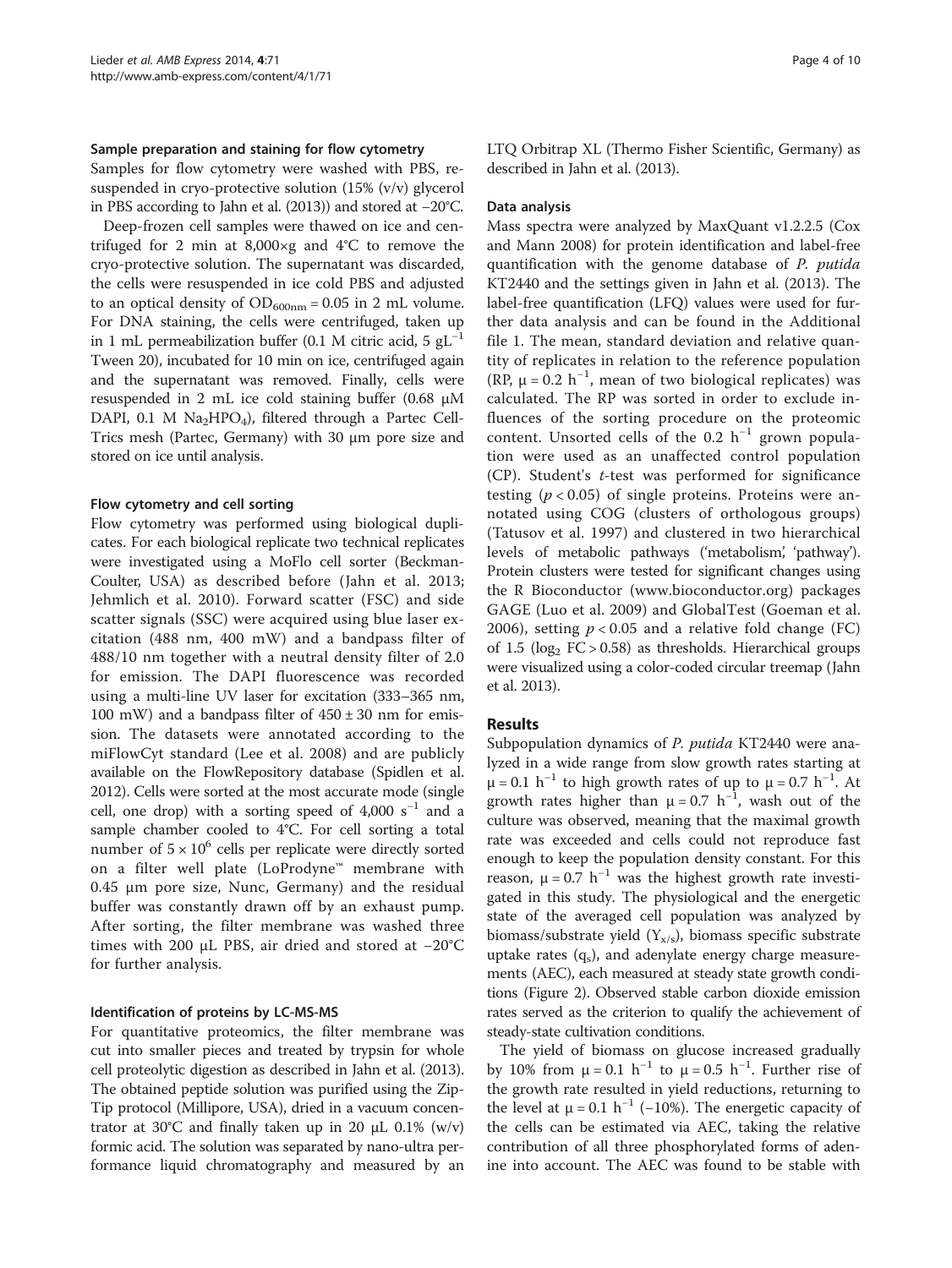<span id="page-4-0"></span>

increasing growth rate until  $\mu = 0.4 \; h^{-1}$ . Further increasing the growth rate resulted in a reduction of the AEC level by  $-18\%$  (*p*-value < 0.01), which was almost the same at maximum growth, still staying in the range of expected physiological levels. The specific glucose uptake rate  $q_s$  was increasing linearly with increasing growth rate.

To be able to distinguish between subpopulations, flow cytometry was proven to be a suitable tool shedding light on the dynamics of single cells within a heterogeneous microbial population (Cooper [1991;](#page-8-0) Müller and Babel [2003;](#page-9-0) Shapiro [2000](#page-9-0); Skarstad et al. [1985](#page-9-0)). Here, the DNA content was monitored via flow cytometry in addition to forward scattering (FSC) giving relative information about cell size (Müller and Nebe-Von-Caron [2010](#page-9-0)) (Figure 3). The dataset of the biological replicate can be found in the Additional file [2:](#page-8-0) Figure S1. The subpopulation analysis revealed that the major differential parameter was the alteration of DNA content as distinguished by flow cytometry. Three subpopulations could be identified in total: cells containing a single chromosome equivalent (C1), two chromosome equivalents (C2) and cells with more than two chromosome equivalents (Cx) (Figure 3). Population composition with respect to DNA content varied clearly as a function of growth rates. At  $\mu = 0.1 h^{-1}$ , 82.0 ± 0.3% of cells contained a single chromosome equivalent, while only  $18.0 \pm 0.2\%$ contained a double chromosome equivalent content. No Cx subpopulation could be detected. On the contrary, at the high growth rate of  $\mu = 0.7$  h<sup>-1</sup> only  $1.4 \pm 0.8\%$  of cells belonged to the C1 subpopulation,  $16.1 \pm 0.1\%$  of cells contained a double chromosome content and  $82.5 \pm 1.0\%$ more than double.

To investigate whether subpopulations with different DNA content show physiological differences as well, we sorted the cell population at three growth rates  $(0.1 h<sup>-1</sup>)$ 0.2  $h^{-1}$  and 0.7  $h^{-1}$ ) into subpopulations containing single (C1), double (C2) or more than double chromosome content (Cx) aiming to analyze their proteome profile as the basis of their phenotype. In total, 677 unique proteins could be detected. 351 proteins were found in at

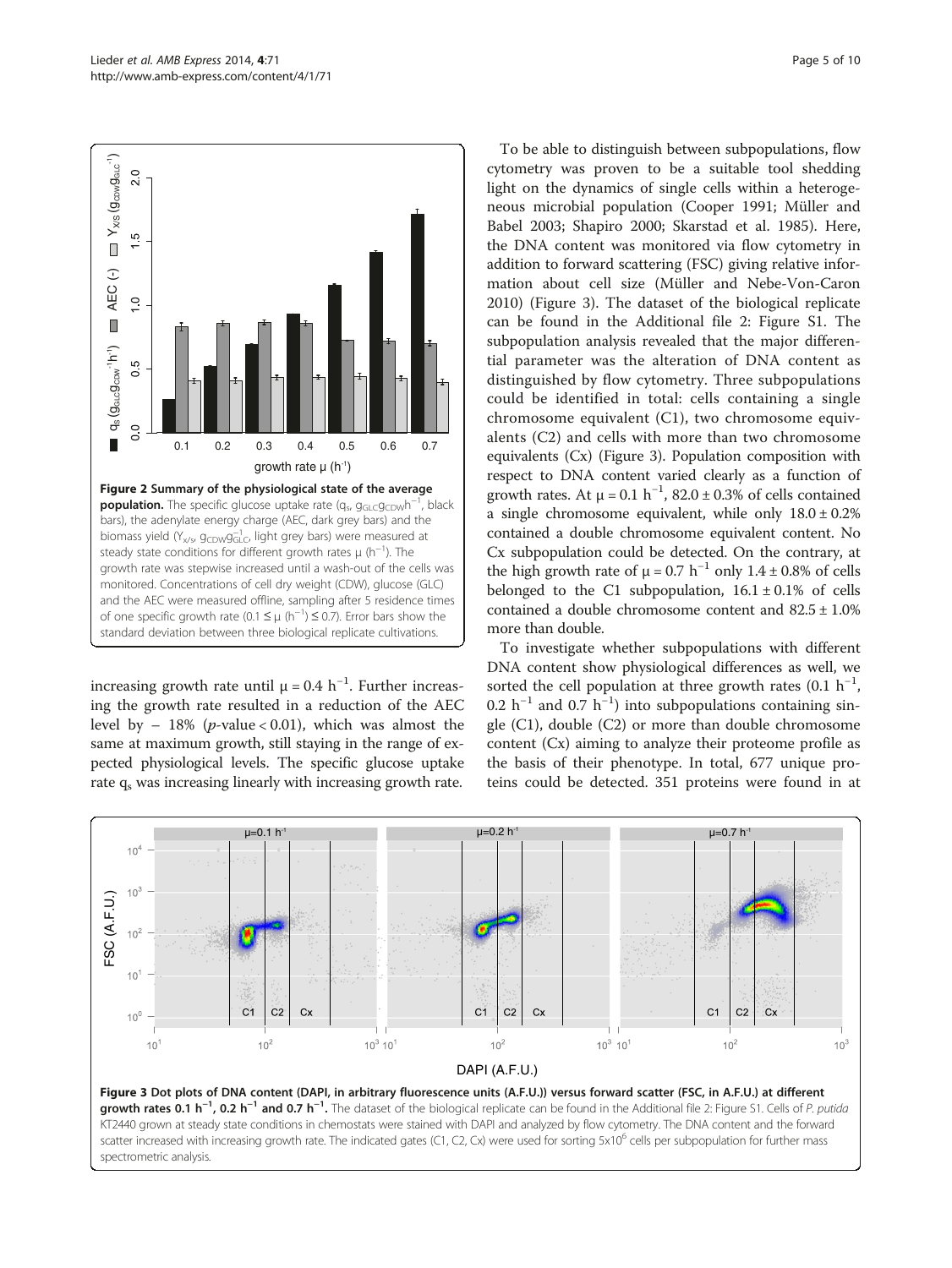least one replicate of all subpopulations and 245 proteins were found across all replicates. 707 different functions of 647 unique proteins were annotated using the database of clusters of orthologous groups (COG) (Tatusov et al. [1997\)](#page-9-0) (Additional file [2](#page-8-0): Figure S2). 95.2% of the non-sorted control population (CP) proteome could be found in the reference population (RP) proteome without significant changes, indicating only a small influence of cell sorting on protein recovery and confirming the quality of the analysis.

Significant changes in protein quantity were defined by exceeding a threshold of more than 1.5 fold change (FC) in combination with a *p*-value < 0.05 (Student's *t*-test). Changes in metabolic pathways were detected using GAGE and GlobalTest gene set analysis (Goeman et al. [2006;](#page-8-0) Luo et al. [2009\)](#page-9-0) applying the same significance filter as for the individual proteins.

As a result, at any given growth rate, the proteomic patterns of the subpopulations did not differ significantly from each other (Figure [4](#page-7-0)a). When looking at single proteins, only three were detected that comprised significantly different levels between subpopulations at growth rate  $\mu = 0.1 h^{-1}$  and  $\mu = 0.7 h^{-1}$ , respectively. The abundance of cell division protein FtsZ was found to be 3.6 fold lower in subpopulation C1 in contrast to C2. FtsZ is a bacterial tubulin homologue self-assembling into a ring at mid-cell level and localizing the bacterial divisome machinery (Adams and Errington [2009;](#page-8-0) Weart et al. [2007](#page-9-0)). The two other proteins were the molecular chaperone GroEL (FC 1.7) and a P-47-like protein (PP\_2007, FC 2.4). Also at high growth rate of  $\mu = 0.7$  h<sup>-1</sup>, only three proteins, the translocation protein TolB (FC 1.8), the NADH dehydrogenase subunit G (PP\_4124, FC 1.51) and a succinyldiaminopimelate transaminase (PP\_1588, FC 0.26) showed significant differences between the subpopulations C2 and Cx. Surprisingly, no changes in metabolic pathways could be found between subpopulations at any given growth rate.

Comparing the subpopulations of different growth rates with RP, biologically significant differences were detectable as tested by gene set analysis (GAGE (Luo et al. [2009\)](#page-9-0) and Globaltest (Goeman et al. [2006\)](#page-8-0)) (Figure [4b](#page-7-0) and [4c](#page-7-0)). At  $\mu = 0.1$  h<sup>-1</sup>, subpopulations C1 and C2 showed higher abundance of proteins related to 'cell motility', and proteins involved in 'cell cycle control, cell division and chromosome partitioning' (cell cycle) were additionally highly abundant in subpopulation C2. Apart from COG annotated pathways, several proteins connected to carbon storage were found to be significantly changed (Figure [5](#page-7-0)). Mirroring low  $q_S$  at slow growth compared to moderate growth, four main signaling proteins in chemotaxis (CheA, CheB, CheW, CheV) as well as 6 methyl accepting chemotaxis transducers were significantly increased. Furthermore, the low abundance of glycogen synthesis proteins (GlgA, Pgm) and the high abundance of glycogen hydrolysis proteins (GlgX, GlgP) could be seen together with an increase of proteins involved in PHA production (PhaA, PhaC).

In contrast, subpopulations C2 and Cx of fast growing cells ( $\mu$  = 0.7 h<sup>-1</sup>) revealed higher presence of proteins grouped in the pathway 'Translation, ribosomal structure and biogenesis' (Translation), while proteins of 'Signal transduction mechanisms' (Signaling) and 'Lipid transport and metabolism' (Lipids), were significantly underrepresented. The faster growth was reflected in proteins related to translation and therefore protein production. Here, 11 tRNA synthetases and 25 ribosomal proteins showed significantly higher abundance. In lipid metabolism, mostly enzymes of beta-oxidation were found in lower presence at fast growth (Figure [5\)](#page-7-0). The supposed down regulation of the 'Cell Cycle' (C2 versus Cx) was mainly due to the single protein change of the poorly characterized PP\_3128.

In summary, the proteome of cells differing in DNA content but of identical growth rate was highly similar, whereas the proteome of cells cultivated at different growth rates was significantly diverging in particular pathways.

## **Discussion**

Considering the influence of different growth rates on the population, proteome analysis revealed that slow growth triggered starvation response, while fast growing cells displayed accelerated protein synthesis and alleviated stress physiology. In slowly growing cells, proteins connected to PHA synthesis and glycerol hydrolysis were amplified, indicating higher PHA carbon storage activity. Additionally, these cells showed protein patterns anticipating increased motility and chemotaxis response. Notably, low  $q_S$  values of slowly growing cells ( $\mu = 0.1$  h<sup>-1</sup>) were not reflected on the energetic state of the population. AEC values did not differ significantly between slow and moderate growth rates of 0.1  $h^{-1}$  and 0.4  $h^{-1}$ , respectively. Chemotaxis and cellular motility as a response to carbonpoor conditions are well-known phenomena in natural environments (Harshey [2003](#page-8-0); Soutourina and Bertin [2003](#page-9-0)). Our observations in slowly growing cells are in agreement with findings of transcriptome studies in 'average populations' of other species. For instance, studies in E. coli showed higher expression of genes involved in motility at slower growth rates in direct comparison to faster growth conditions (Nahku et al. [2010](#page-9-0)) and studies in Saccharomyces cerevisiae showed significant amplification of carbon storage metabolism at slow growth (François and Parrou [2001](#page-8-0)).

Fast growing cells were obviously investing resources in proteins involved or related to the translation machinery. Multiple ribosomal proteins as well as tRNA synthetases were highly abundant fostering protein/biomass production (Figure [5](#page-7-0)). This finding is also in agreement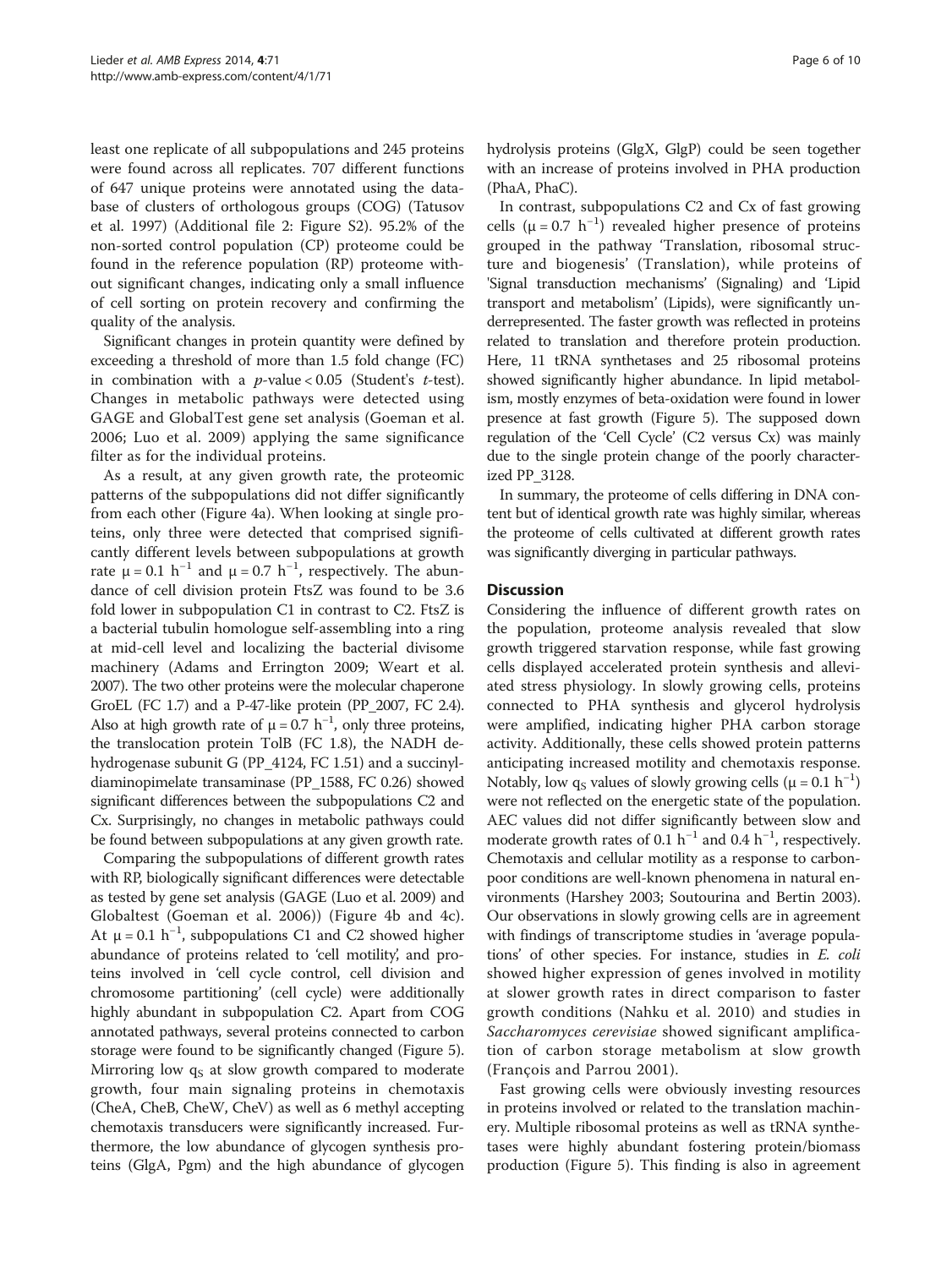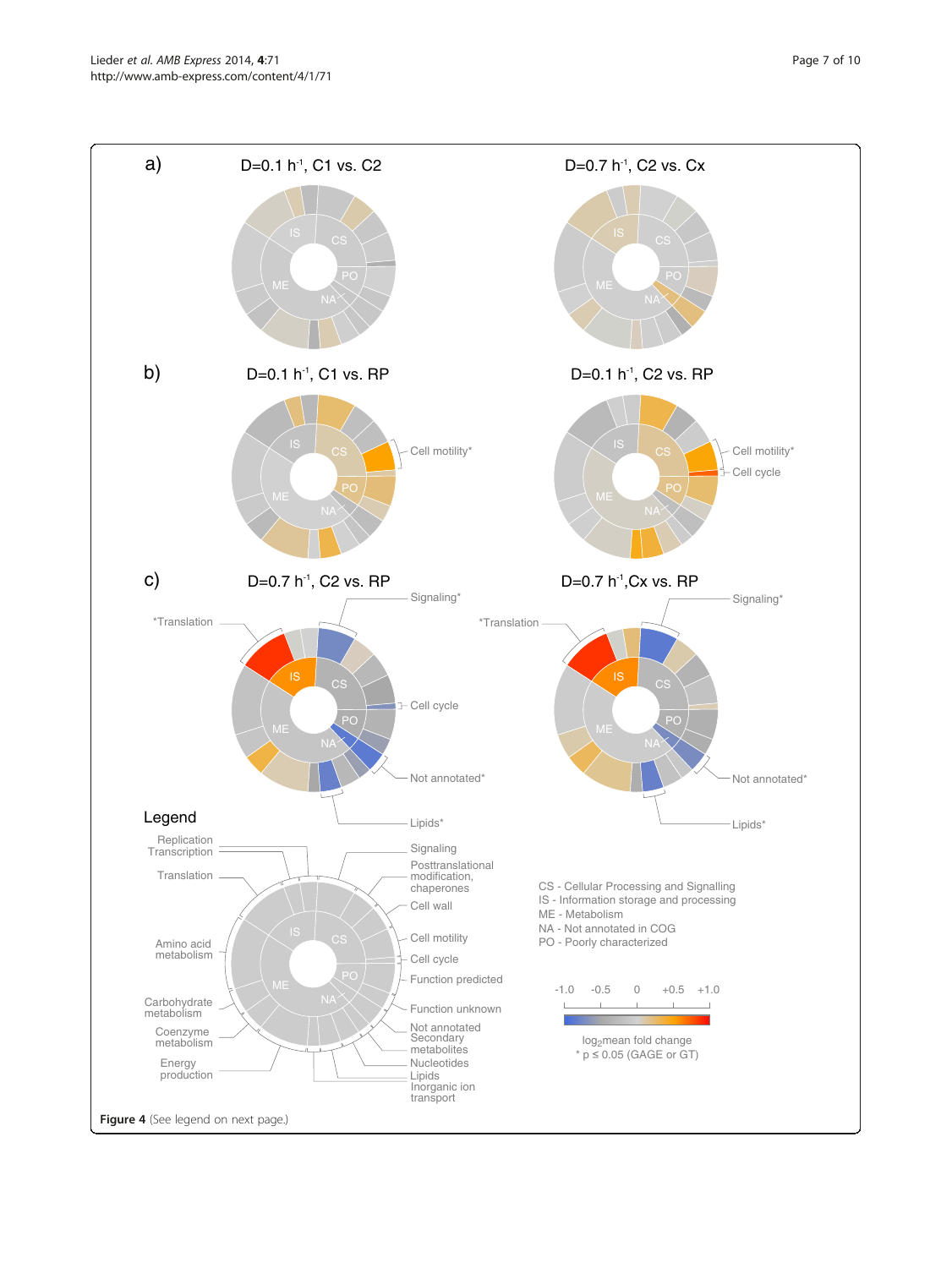#### <span id="page-7-0"></span>(See figure on previous page.)

Figure 4 Circular treemaps visualizing differentially expressed functional protein categories. Proteins detected by mass spectrometry were clustered according to their pathway annotation in COG covering two levels of specificity (Tatusov et al. [1997\)](#page-9-0). The size of a sector is proportional to the number of proteins found in one specific pathway in relation to the total protein number. The color code represents the log<sub>2</sub> mean fold change (log<sub>2</sub> FC) of protein quantity in one pathway. The color blue codes for an underrepresentation, red for an overrepresentation of the proteins in a pathway compared to the reference population (RP,  $\mu$  = 0.2 h<sup>-1</sup>). Pathways with a fold change in the range log<sub>2</sub> FC < -0.58 and log<sub>2</sub> FC > 0.58 are labeled with the respective pathway name. Pathways that were significantly changed using GAGE (Luo et al. [2009](#page-9-0)) and Globaltest (Goeman et al. [2006](#page-8-0)) gene set analysis are additionally marked (\*). **a.** Comparison of the subpopulations C1/C2 and C2/Cx at growth rates 0.1 h<sup>−</sup> and 0.7 h<sup>-1</sup>, respectively. **b.** Comparison of the subpopulations C1 and C2 at  $\mu$  = 0.1 h<sup>-1</sup> with RP. c. Comparison of the subpopulations C2 and Cx at  $\mu = 0.7$  h<sup>-1</sup> with RP.

with observations in eukaryotes like S. cerevisiae (Rebnegger et al. [2014](#page-9-0)) and prokaryotes such as Salmonella typhimur-ium (Schaechter et al. [1958](#page-9-0)). Additionally, proteins of typical carbon storage pathways, e.g. PHA synthesis, were less abundant in P. putida KT2440. Proteins of lipid biosynthesis, especially involved in beta oxidation were also lowered in fast growing cells compared to RP. This observation is in agreement with the lower abundance of the PHA synthesis proteins, as the beta oxidation provides precursors for this pathway (Aldor and Keasling [2003](#page-8-0)).

To our surprise, the almost 6.5-fold increase of the specific glucose uptake rate with increasing growth rate (Figure [2](#page-4-0)), was not mirrored by major changes



the specific pathways are shown column-wise.

among proteins involved in carbohydrate and energy metabolism.

Notably, relative changes of protein quantity can be elucidated with the method applied here. Absolute changes per cell, dependent on the growth rate were not measured with the applied workflow, as it was first shown for the sum of proteins by Schaechter et al. [\(1958\)](#page-9-0). Their pioneering studies described an exponential increase in protein, DNA and RNA contents and therefore, cell size with increasing growth rates (Bremer and Dennis [1996](#page-8-0); Maaløe and Kjeldgaard [1966;](#page-9-0) Schaechter et al. [1958](#page-9-0)). In our study, the relative cell size estimation was acquired using FSC. In accordance to various other cell cycle analyses, the FSC increased with increasing growth rates (Donachie [1968](#page-8-0); Hewitt et al. [1999](#page-8-0); Neumeyer et al. [2013](#page-9-0); Skarstad et al. [1983\)](#page-9-0) (Figure [3](#page-4-0)). Following the rational of Schaechter et al. ([1958](#page-9-0)), this phenomenon reflects increasing protein contents per cell. We presume that the increased amount of cellular glucose uptake is proportional to the elevated production of proteins, thus increasing absolute protein quantity but leaving relative quantity unchanged.

Studying the putative impact of growth rate and cell cycle stage on the functional diversity of a population, the growth rate is obviously a major determinant for cellular protein composition, as found in our chemostat studies. Growth and cell cycle were clearly linked, but subpopulations showing different DNA content showed only small differences in cellular physiology at the same growth rate. The detection of FtsZ in a significant higher abundance in the C2 subpopulation, which is preparing for division after finishing replication, is in agreement with its assigned function as a proposed diffusible factor (Teather et al. [1974](#page-9-0)) initiating cell division (Chien et al. [2012](#page-8-0)). Despite this cell cycle related finding, subpopulations showed almost identical protein patterns irrespective of cell sizes, anticipated protein mass (Lindmo [1982](#page-9-0); Rønning et al. [1979](#page-9-0)) and DNA content.

Surprisingly, no signs for a specialization of cells in different cell stages for e.g. carbon storage or protein production/growth could be observed that could support the hypothesis of shared tasks of subpopulations in B- and pre-D/D-phases during the cell cycle. This result is remarkable: subpopulations distinguished by DNA content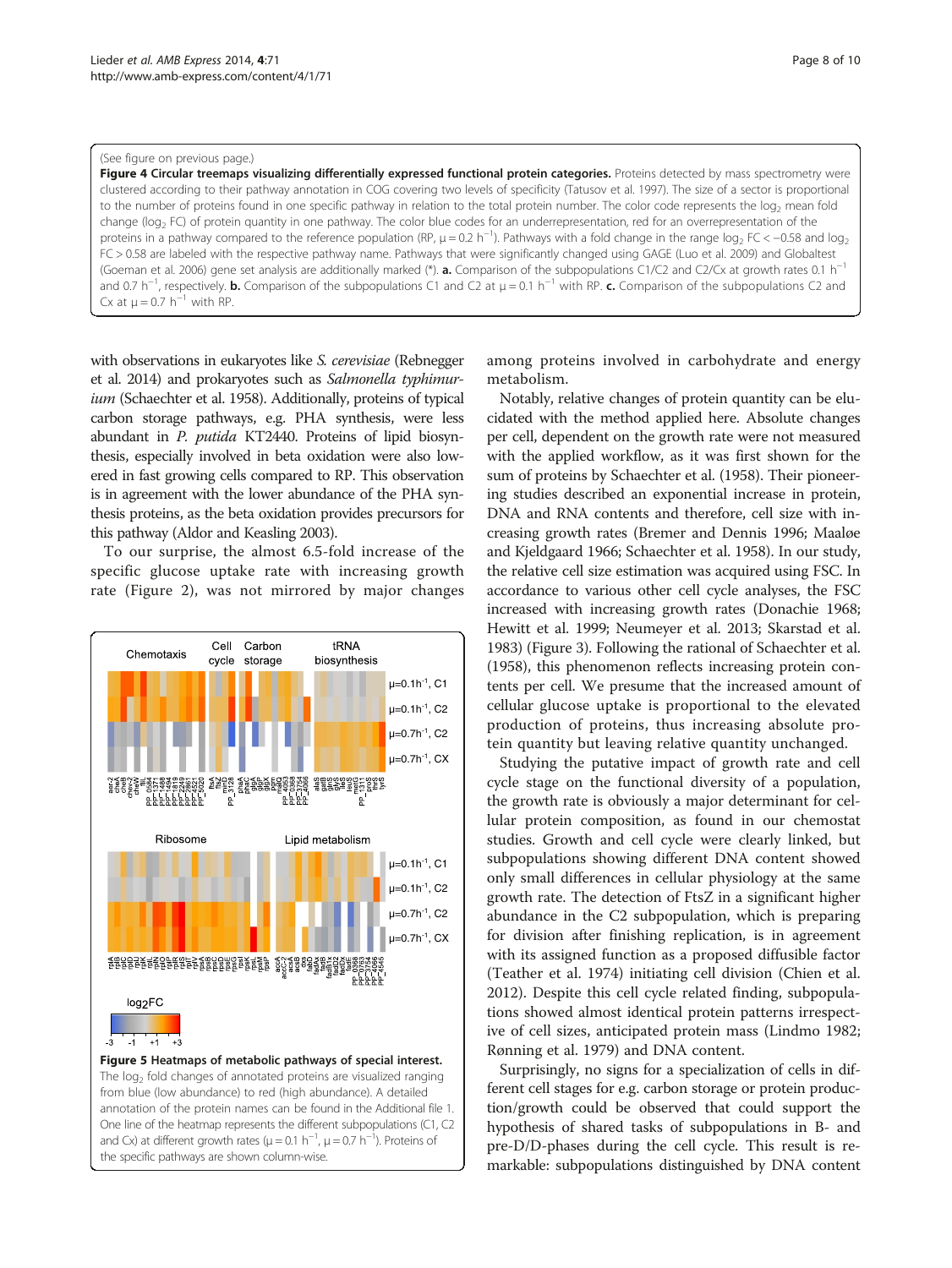<span id="page-8-0"></span>appear to be physiologically highly similar provided that the growth rate is the same.

Although we are aware that subpopulations do not mirror single cell proteome compositions, the high resemblance of the subpopulations proteome patterns at the various growth rates point to their nearly identical physiological state.

One may argue whether this finding was influenced by the operation mode 'chemostat'. We identified the high similarity among subpopulations by installing distinct growth rates, because superimposing impacts in classical (fed-) batch fermentations would have prevented the unequivocal growth-to-subpopulation analysis. However, the chemostat approach might have excluded the detection of subpopulations with different protein contents because this 'growth rate filter' was installed. Assuming that cells aim to grow with the least energetic burden as possible, cellular protein compositions should be optimized at a given growth rate. Therefore, it could not be excluded, that subpopulations showing different protein patterns may have existed, but were washed-out because they could not achieve the required growth rate. While the latter demands for further in-depth analysis, the determining impact of growth on cell cycle and subpopulations is clearly visible. It gives rise to the assumption that the cell cycle itself has a minor impact on population heterogeneity under the conditions tested.

## Additional files

[Additional file 1:](http://www.amb-express.com/content/supplementary/s13568-014-0071-6-s1.docx) Dataset of the label-free quantification (LFQ) values that were used for further analysis of differences in protein pattern.

[Additional file 2:](http://www.amb-express.com/content/supplementary/s13568-014-0071-6-s2.pdf) Figure S1. Replicate dataset of dot plots of DNA content and Figure S2: Overview of the total protein detection and protein annotation.

#### Competing interests

The authors declare that they have no competing interests.

#### Authors' contributions

SL carried out the chemostat cultivations, analysed the datasets and drafted the manuscript. MJ carried out the flow cytometry measurements, analysed the datasets and corrected the manuscript. JS and MB performed the mass spectrometry measurements. SM and RT conceived the study and corrected the manuscript. All authors read and approved the final manuscript.

#### Acknowledgments

This work was supported within the ERA-IB / ERA-NET scheme of the 6th EU Framework Programme (0315932B).

#### Author details

<sup>1</sup>Institute for Biochemical Engineering, University of Stuttgart, Allmandring 31, Stuttgart, Germany. <sup>2</sup>Department of Environmental Microbiology, Helmholtz Centre for Environmental Research—UFZ, Permoserstr. 15, 04318 Leipzig, Germany. <sup>3</sup>Department of Proteomics, Helmholtz Centre for Environmental Research—UFZ, Permoserstr. 15, 04318 Leipzig, Germany. <sup>4</sup> <sup>4</sup>Institute of Animal Nutrition, University of Hohenheim, Emil-Wolff-Straße 8 and 10, 70599 Stuttgart, Germany. <sup>5</sup>Department of Metabolomics, Helmholtz Centre for Environmental Research—UFZ, Permoserstr. 15, 04318 Leipzig, Germany. <sup>6</sup>Department of Biotechnology, Chemistry and Environmental Engineering, University of Aalborg, Sohngaardsholmsvej 49, 9000 Aalborg, Denmark.

#### References

- Ackermann J-U, Müller S, Lösche A, Bley T, Babel W (1995) Methylobacterium rhodesianum cells tend to double the DNA content under growth limitations and accumulate PHB. J Biotechnol 39:9–20
- Adams DW, Errington J (2009) Bacterial cell division: assembly, maintenance and disassembly of the Z ring. Nat Rev Microbiol 7:642–653
- Aldor IS, Keasling JD (2003) Process design for microbial plastic factories: metabolic engineering of polyhydroxyalkanoates. Curr Opin Biotechnol 14:475–483
- Atkinson DE, Walton GM (1967) Adenosine triphosphate conservation in metabolic regulation: rat liver citrate cleavage enzyme. J Biol Chem 242:3239–3241
- Avery SV (2006) Microbial cell individuality and the underlying sources of heterogeneity. Nat Rev Microbiol 4:577–587
- Bagdasarian M, Lurz R, Rückert B, Franklin F, Bagdasarian M, Frey J, Timmis K (1981) Specific-purpose plasmid cloning vectors II. Broad host range, high copy number, RSF 1010-derived vectors, and a host-vector system for gene cloning in Pseudomonas. Gene 16:237–247
- Blank LM, Ionidis G, Ebert BE, Bühler B, Schmid A (2008) Metabolic response of Pseudomonas putida during redox biocatalysis in the presence of a second octanol phase. FEBS J 275:5173–5190
- Bley T (1990) State-structure models—A base for efficient control of fermentation processes. Biotechnol Adv 8:233–259
- Brehm-Stecher BF, Johnson EA (2004) Single-cell microbiology: tools, technologies, and applications. Microbiol Mol Biol Rev 68:538–559
- Bremer H, Dennis PP (1996) Modulation of chemical composition and other parameters of the cell by growth rate. Escherichia coli and Salmonella: cellular and molecular biology, vol 2, pp 1553–1569
- Buchholz A, Takors R, Wandrey C (2001) Quantification of intracellular metabolites in Escherichia coli K12 using liquid chromatographic-electrospray ionization tandem mass spectrometric techniques. Anal Biochem 295:129–137
- Carlquist M, Fernandes R, Helmark S, Heins A-L, Lundin L, Sorensen S, Gernaey K, Lantz A (2012) Physiological heterogeneities in microbial populations and implications for physical stress tolerance. Microb Cell Fact 11:94
- Chien A-C, Hill NS, Levin PA (2012) Cell size control in bacteria. Curr Biol 22:R340–R349
- Cooper S (1991) Bacterial Growth and Division: Biochemistry and Regulation of Prokaryotic and Eukaryotic Division Cycles. Academic Press, Inc., San Diego, CA
- Cox J, Mann M (2008) MaxQuant enables high peptide identification rates, individualized ppb-range mass accuracies and proteome-wide protein quantification. Nat Biotechnol 26:1367–1372
- Cserjan-Puschmann M, Kramer W, Duerrschmid E, Striedner G, Bayer K (1999) Metabolic approaches for the optimisation of recombinant fermentation processes. Appl Microbiol Biotechnol 53:43–50
- Delvigne F, Goffin P (2013) Microbial heterogeneity affects bioprocess robustness: Dynamic single-cell analysis contributes to understanding of microbial populations. Biotechnol J 9:61–72
- Donachie W (1968) Relationship between cell size and time of initiation of DNA replication. Nature 219:1077–1079
- François J, Parrou JL (2001) Reserve carbohydrates metabolism in the yeast Saccharomyces cerevisiae. FEMS Microbiol Rev 25:125–145
- Goeman JJ, van De Geer SA, van Houwelingen HC (2006) Testing against a high dimensional alternative. J R Stat Soc Ser B (Stat Method) 68:477–493
- Harshey RM (2003) Bacterial motility on a surface: many ways to a common goal. Annu Rev Microbiol 57:249–273
- Hewitt CJ, Nebe-von-Caron G, Nienow AW, McFarlane CM (1999) The use of multi-parameter flow cytometry to compare the physiological response of Escherichia coli W3110 to glucose limitation during batch, fed-batch and continuous culture cultivations. J Biotechnol 75:251–264
- Jahn M, Seifert J, Hübschmann T, von Bergen M, Harms H, Müller S (2013) Comparison of preservation methods for bacterial cells in cytomics and proteomics. JIOMICS 3:25–33
- Jehmlich N, Hübschmann T, Gesell Salazar M, Völker U, Benndorf D, Müller S, von Bergen M, Schmidt F (2010) Advanced tool for characterization of microbial cultures by combining cytomics and proteomics. Appl Microbiol Biotechnol 88:575–584
- Lee JA, Spidlen J, Boyce K, Cai J, Crosbie N, Dalphin M, Furlong J, Gasparetto M, Goldberg M, Goralczyk EM, Hyun B, Jansen K, Kollmann T, Kong M, Leif R,